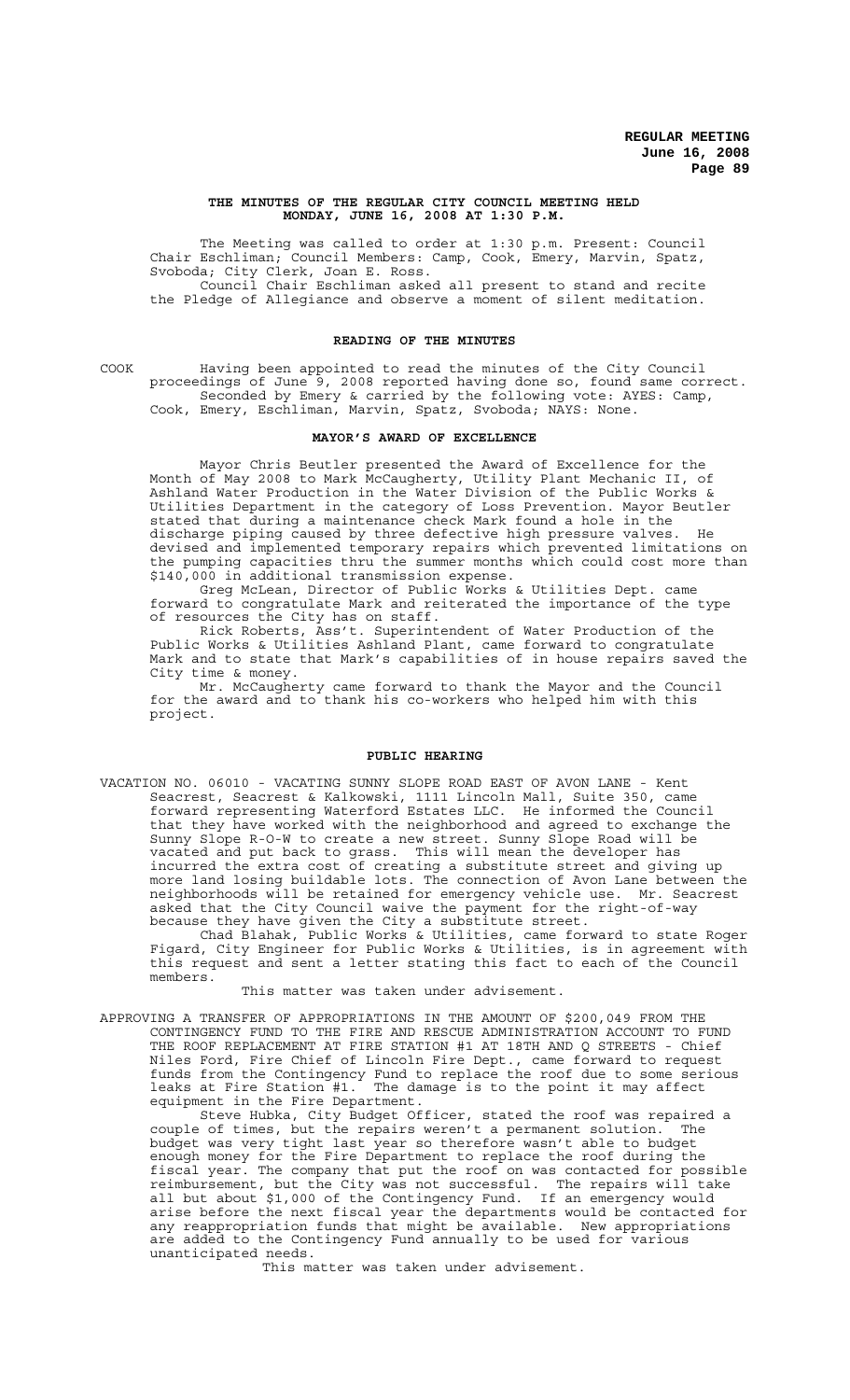APPROVING THE CITY OF LINCOLN REDEVELOPMENT AGREEMENT (WASHINGTON SQUARE) BETWEEN THE CITY AND WASHINGTON SQUARE LLC RELATING TO THE REDEVELOPMENT OF PROPERTY GENERALLY LOCATED AT 1531 S. 19TH STREET AND 1541 S. 19TH STREET FOR CONSTRUCTION OF 16 SINGLE FAMILY DWELLINGS FOR OWNER OCCUPANCY - Wynn Hjermstad, Community Development Manager of the Urban Development, came forward to state this agreement will spell out the terms and conditions of a project that will construct 16 family attached units of affordable housing for home ownership in the Near South neighborhood. The total cost will be \$2.3 million in private funding and \$200,000 through Tax Increment Financing (TIF). First priority of TIF will be for acquisition. If more TIF is generated it may be used for demolition, site preparation and typical public improvement projects including the construction of sidewalks, curb cuts, and landscaping. Completion time is one year. Units will be advertised for sale to owner-occupants. If they are not sold after six months the units can be rented provided the rental agreement contains a clause to allow the lease to be terminated with a 30 day notice in the event the property does sell to an owner-occupant. If one or more of the 16 units is not sold to an owner-occupant within four years and instead is sold to an investor-owner, the developer will pay back the City the TIF proportionate to the share of the unit. The developer has agreed to do a report to the Urban Development Department and to the Near South Neighborhood keeping everyone up to date on the sales efforts, the ownership status and the occupancy status of each unit. The projected Tax Increment is \$200,000.

Michael Snodgrass, Executive Director of Neighborhoods Lincoln, came forward in support of the project.

Katie Halperin, Developer, stated a 6-plex and a 12-plex currently standing will be torn down. She stated she has met the Neighborhood Design Standards and has signed off with Ed Zimmer and Marvin Krout. The Near South Neighborhood Association has given their support as well. A City employee working in the Mayor's office may be included in this blight designation, but has nothing to do with this project. There will be four separate buildings with a private courtyard in the middle. The garages will have an alley entrance except for one unit that has a single car garage with carriage style garage doors up front. Each unit will have front porches, a covered balcony facing the courtyard, three bedrooms, and granite countertops in the kitchen. The units will be priced at \$150,000.

This matter was taken under advisement.

**\*\* END OF PUBLIC HEARING \*\***

# **COUNCIL ACTION**

## **REPORTS OF CITY OFFICERS**

RESOLUTION APPROVING THE CITY OF LINCOLN'S INVESTMENT ACTIVITY REPORT FROM THE CITY TREASURER FOR THE FIRST QUARTER, FISCAL YEAR 2007-08 - CLERK read the following resolution, introduced by Doug Emery, who moved its

adoption:<br>A-84900 BE BE IT HEREBY RESOLVED BY THE CITY COUNCIL of the City of Lincoln, Nebraska:

That the Investment Activity report and attached list of investments be confirmed and approved, and the City Treasurer is hereby directed to hold said investments until maturity unless otherwise directed by the City Council.

Introduced by Doug Emery Seconded by Svoboda & carried by the following vote: AYES: Camp, Cook, Emery, Eschliman, Marvin, Spatz, Svoboda; NAYS: None.

CLERK'S LETTER AND MAYOR'S APPROVAL OF RESOLUTIONS AND ORDINANCES PASSED BY THE CITY COUNCIL ON MAY 19, 2008 - CLERK presented said report which was placed on file in the Office of the City Clerk.

**PETITIONS & COMMUNICATIONS - NONE**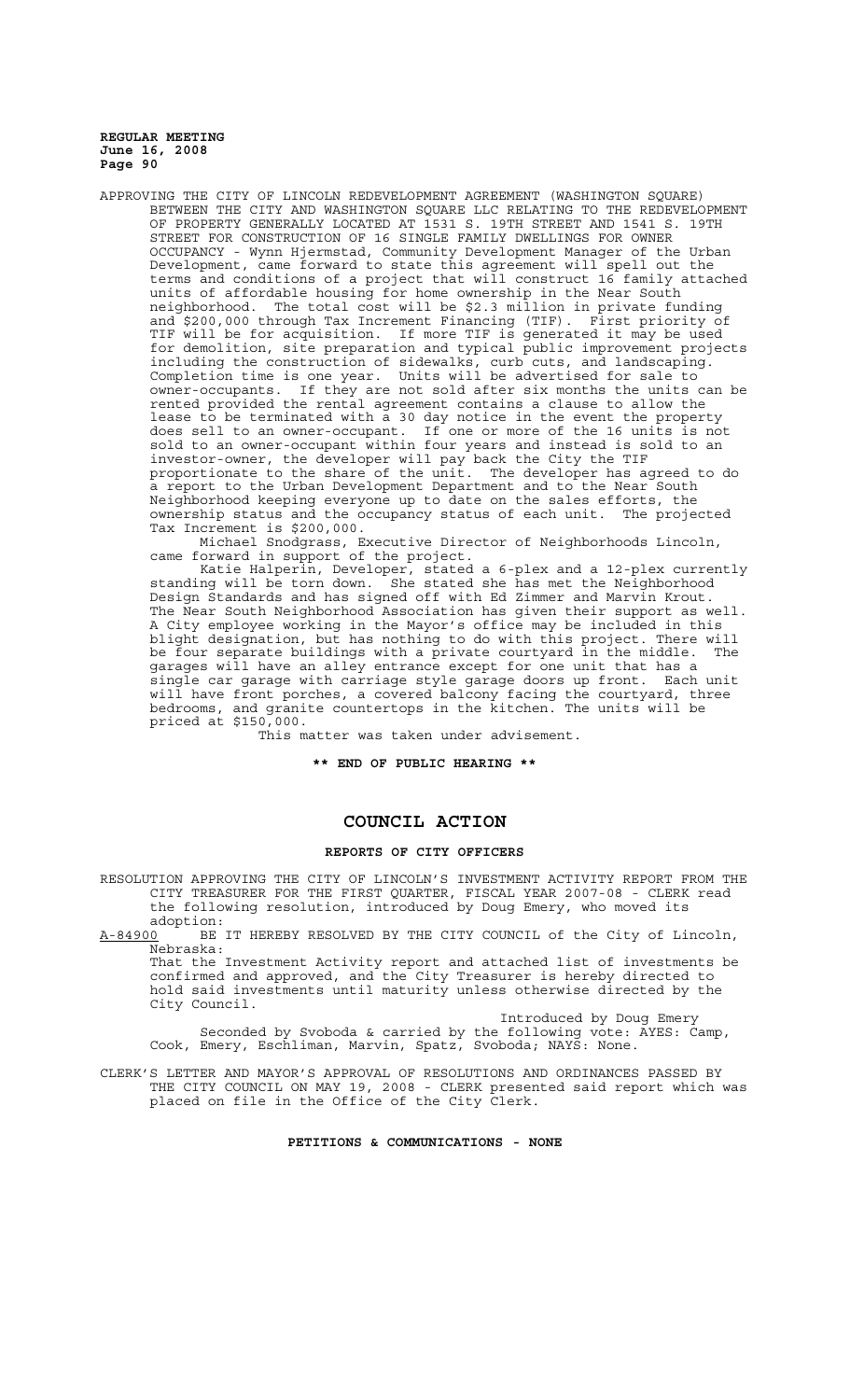### **LIQUOR RESOLUTIONS**

APPLICATION OF ROJO'S GOODS INC. DBA ROJO'S GOODS FOR A CLASS D LIQUOR LICENSE AT 824 P STREET, SUITE 100 - PRIOR to reading:

SVOBODA Moved to delay action w/continued Public Hearing for one week to 6/23/08.

Seconded by Emery & carried by the following vote: AYES: Cook, Emery, Eschliman, Marvin, Spatz, Svoboda; NAYS: None; ABSTAINED: Camp. SVOBODA Moved to reconsider the vote.

Seconded by Marvin & carried by the following vote: AYES: Camp, Cook, Emery, Eschliman, Marvin, Spatz, Svoboda; NAYS: None.

MANAGER APPLICATION OF CHRISTY E. MCMAHAN FOR ROJO'S GOODS INC. DBA ROJO'S GOODS AT 824 P STREET, SUITE 100 - PRIOR to reading:<br>SVOBODA Moved to delay action w/continued Public Heari

Moved to delay action w/continued Public Hearing for one week to 6/23/08.

Seconded by Emery & carried by the following vote: AYES: Cook, Emery, Eschliman, Marvin, Spatz, Svoboda; NAYS: None; ABSTAINED: Camp. SVOBODA Moved to reconsider the vote.

Seconded by Marvin & carried by the following vote: AYES: Camp, Cook, Emery, Eschliman, Marvin, Spatz, Svoboda; NAYS: None.

# **ORDINANCES - 2ND READING & RELATED RESOLUTIONS (as required)**

- VACATION NO. 06010 VACATING SUNNY SLOPE ROAD EAST OF AVON LANE CLERK read an ordinance, introduced by Jonathan Cook, vacating Sunny Slope Road east of Avon Lane, and retaining title thereto in the City of Lincoln, Lancaster County, Nebraska, the second time.
- APPROVING A LEASE AGREEMENT BETWEEN THE CITY AND DITTMER & DITTMER OF CRETE, NEBRASKA, FOR THE LEASE OF OFFICE SPACE BY THE LINCOLN AREA AGENCY ON AGING FOR ITS LINCOLN INFORMATION FOR THE ELDERLY (LIFE) PROGRAM AT 1005 E. HIGHWAY 33, SUITE 6, CRETE, NEBRASKA FOR A TERM OF MAY 1, 2008 THROUGH MAY 31, 2009 - CLERK read an ordinance, introduced by Jonathan Cook, accepting and approving a Lease Agreement between the City of Lincoln and Dittmer & Dittmer of Crete for the lease of office space by the Lincoln Area Agency on Aging for its Lincoln Information For the Elderly (LIFE) Program located at 1005 E. Highway 33, Suite 6, Crete, NE 68333, for a 13-month term from May 1, 2008 through May 31, 2009, the second time.
- APPROVING A LEASE AGREEMENT BETWEEN THE CITY AND MUELLER/BIGERT RENTALS FOR THE LEASE OF OFFICE SPACE BY THE LINCOLN AREA AGENCY ON AGING FOR ITS LINCOLN INFORMATION FOR THE ELDERLY (LIFE) PROGRAM AT 137 N. 8TH STREET, GENEVA, NEBRASKA, FOR A TERM JULY 1, 2008 THROUGH JUNE 30, 2009 - CLERK read an ordinance, introduced by Jonathan Cook, accepting and approving a Lease Agreement between the City of Lincoln and Mueller/Bigert Rentals for the lease of office space by the Lincoln Area Agency on Aging for its Lincoln Information For the Elderly (LIFE) Program located at 137 N. 8<sup>th</sup> Street, Geneva, NE 68361, for a 12-month term from July 1, 2008 through June 30, 2009, the second time.

# **PUBLIC HEARING RESOLUTIONS**

APPROVING A TRANSFER OF APPROPRIATIONS IN THE AMOUNT OF \$200,049 FROM THE CONTINGENCY FUND TO THE FIRE AND RESCUE ADMINISTRATION ACCOUNT TO FUND THE ROOF REPLACEMENT AT FIRE STATION #1 AT 18TH AND Q STREETS. (6/9/08 - P.H. CON'T. TO 6/16/08)- CLERK read the following resolution, introduced by Jon Camp, who moved its adoption:

A-84901 BE IT RESOLVED by the City Council of the City of Lincoln, Nebraska:

That a transfer of appropriations in the amount of \$200,049.00 from Contingency, Miscellaneous Other Services and Charges, Account  $\overline{18001.5989}$   $\overline{{\rm to}}$  Fire and Rescue Administration Account 05001.9140, for replacement of the roof at Fire Station #1, is hereby approved and the Finance Director is authorized to make such transfer upon passage of this resolution.

Introduced by Jon Camp Seconded by Svoboda & carried by the following vote: AYES: Cook, Emery, Eschliman, Marvin, Spatz, Svoboda; NAYS: Camp.

ACCEPTING THE REPORT OF NEW AND PENDING CLAIMS AGAINST THE CITY AND APPROVING DISPOSITION OF CLAIMS SET FORTH FOR THE PERIOD OF MAY 16 - 31, 2008 - CLERK read the following resolution, introduced by Jonathan Cook, who moved its adoption:

A-84902 BE IT RESOLVED by the City Council of the City of Lincoln, Nebraska: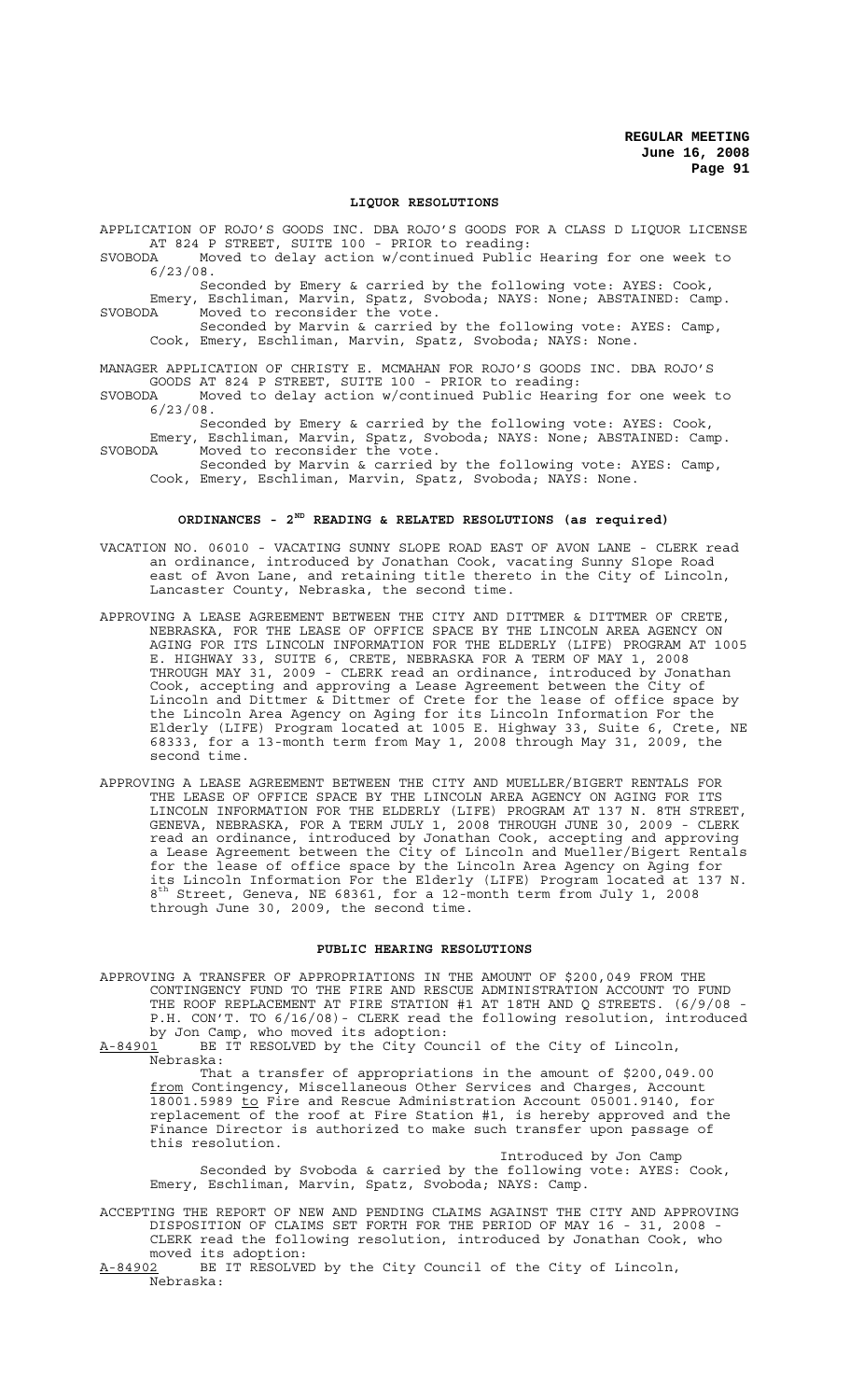> That the claims listed in the attached report, marked as Exhibit "A", dated June 2, 2008, of various new and pending tort claims filed against the City of Lincoln with the Office of the City Attorney or the Office of the City Clerk, as well as claims which have been disposed of, are hereby received as required by Neb. Rev. Stat. § 13-905 (Reissue 1997). The dispositions of claims by the Office of the City Attorney, as shown by the attached report, are hereby approved:

| DENIED                                      |  | ALLOWED/SETTLED |                             |            |
|---------------------------------------------|--|-----------------|-----------------------------|------------|
| Scottie Hodtwalker                          |  | \$7,090.63      | BlueCross BlueShield        |            |
| Rose Matulka                                |  | NAS*            | of Nebraska                 | \$2,551.03 |
| Department of Health & Human                |  |                 | University of Nebraska -    |            |
| Services (Submittal #200813500025) 2,783.31 |  |                 | Hewit Place Galleries       | 30,136.07  |
|                                             |  |                 | State Farm Insurance        |            |
|                                             |  |                 | (Claim #27-7790-553)        | 2,841.45   |
|                                             |  |                 | Roman J. Liekhus            | 293.21     |
|                                             |  |                 | Midwest Floor Covering Inc. | 4,293.10   |
|                                             |  |                 | Luciano Lopez               | 138.03     |

\* No Amount Specified The City Attorney is hereby directed to mail to the various claimants listed herein a copy of this resolution which shows the final disposition of their claim.

Introduced by Jonathan Cook Seconded by Svoboda & carried by the following vote: AYES: Camp, Cook, Emery, Eschliman, Marvin, Spatz, Svoboda; NAYS: None.

APPROVING THE CITY OF LINCOLN REDEVELOPMENT AGREEMENT (WASHINGTON SQUARE) BETWEEN THE CITY AND WASHINGTON SQUARE LLC RELATING TO THE REDEVELOPMENT OF PROPERTY GENERALLY LOCATED AT 1531 S. 19TH STREET AND 1541 S. 19TH STREET FOR CONSTRUCTION OF 16 SINGLE FAMILY DWELLINGS FOR OWNER OCCUPANCY - PRIOR to reading:

CAMP Moved to delay action on Bill No. 08R-140 for one week to 6/23/08. Seconded by Svoboda & **LOST** by the following vote: AYES: Camp, Svoboda; NAYS: Cook, Emery, Eschliman, Marvin, Spatz.

Eschliman passed the gavel to Vice Chair Emery.

ESCHLIMAN Moved to eliminate Paragraph 25 on page 18 of the Redevelopment Agreement.

Seconded by Svoboda.

ESCHLIMAN Moved to Withdraw proposed amendment to eliminate paragraph 25 on page 18 of the Redevelopment Agreement.

Seconded by Svoboda & carried by the following vote: AYES: Camp, Cook, Emery, Eschliman, Marvin, Spatz, Svoboda; NAYS: None.

ESCHLIMAN Moved to amend Bill No. 08R-140 by deleting the first sentence of paragraph 25 on page 18 of the Redevelopment Agreement.

Seconded by Svoboda & carried by the following vote: AYES: Camp, Emery, Eschliman, Spatz; NAYS: Cook, Marvin, Spatz.

CLERK Read the following resolution, introduced by Jonathan Cook, who moved its adoption:<br>A-84903 BE IT RESOLVE

BE IT RESOLVED by the City Council of the City of Lincoln, Nebraska:

That the agreement which is attached hereto, marked as Attachment "A" and made a part hereof by reference, between the City of Lincoln and Washington Square, LLC, outlining certain conditions and understandings relating to the redevelopment of property generally located at 1531 S. 19th Street and 1541 S. 19th Street for construction of 16 single family dwellings for owner occupancy, is approved.

BE IT FURTHER RESOLVED that the Mayor is authorized to execute the Agreement on behalf of the City.

BE IT FURTHER RESOLVED that the City Clerk is directed to return two fully executed copies of this Agreement to Rick Peo, Chief Assistant City Attorney, for distribution to the parties.

BE IT FURTHER RESOLVED that the City Clerk is directed to record the Redevelopment Agreement or a summary memorandum thereof with the Register of Deeds, filing fees to be paid by Washington Square LLC.

Introduced by Jonathan Cook Seconded by Svoboda & carried by the following vote: AYES: Cook, Emery, Eschliman, Marvin, Spatz, Svoboda; NAYS: Camp.

# **ORDINANCE - 1ST READING & RELATED RESOLUTIONS (AS REQUIRED)**

AMENDING SECTION 9.16.145 OF THE LINCOLN MUNICIPAL CODE RELATING TO POSSESSION OF ONE OUNCE OR LESS OF MARIJUANA TO REVISE THE PENALTIES FOR SUCH OFFENSE TO CONFORM TO THOSE ENUMERATED BY *NEB. REV. STAT.* § 28-415(13), AS AMENDED, EFFECTIVE JULY 18, 2008, AND REPEALING SECTION 9.16.145 AS HITHERTO EXISTING - CLERK read an ordinance, introduced by Doug Emery, amending Section 9.16.145 of the Lincoln Municipal Code relating to possession of one ounce or less of marijuana to revise the penalties for such offense to conform to those enumerated by *Neb. Rev. Stat.* § 28- 415(13), as amended, effective July 18, 2008; and repealing Section 9.16.145 of the Lincoln Municipal Code as hitherto existing, the first time.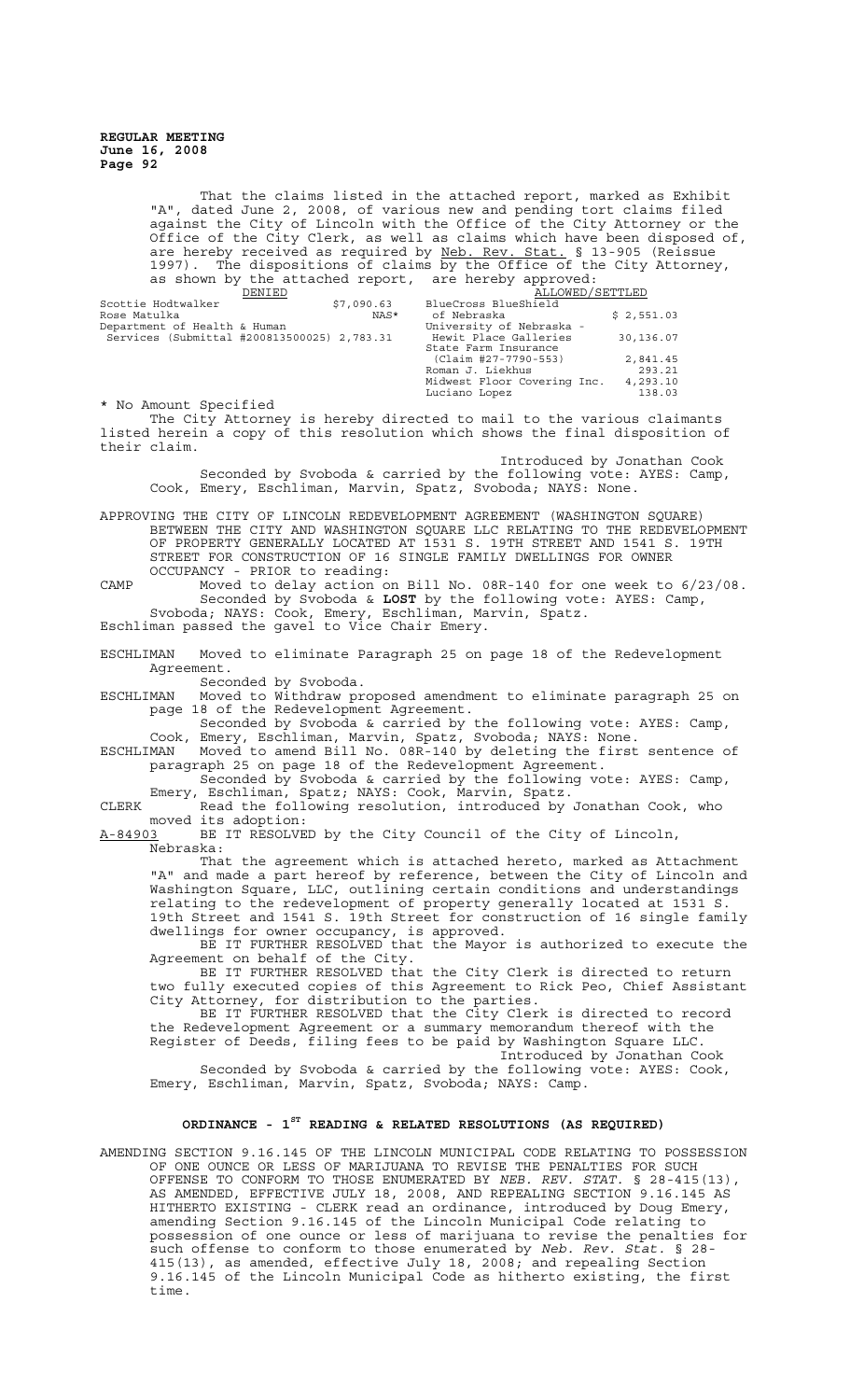- CHANGE OF ZONE NO. 08022HP APPLICATION OF DANJA PEGRAM SIDERS, ON BEHALF OF AGINVEST LLC, TO DESIGNATE THE DR. SLATTERY HOUSE AT 5230 NORTH 14TH STREET AS A HISTORIC LANDMARK - CLERK read an ordinance, introduced by Doug Emery, amending the City of Lincoln District Map attached to and made a part of Title 27 of the Lincoln Municipal Code by designating certain property as a Landmark, the first time.
- AMENDING SECTION 21.48.030 OF THE LINCOLN MUNICIPAL CODE RELATING TO PENALTIES FOR VIOLATIONS OF THE LINCOLN HOUSING CODE TO INCREASE THE FINE FOR FIRST OFFENSES FROM \$25.00 TO \$200.00, FOR SECOND OFFENSES FROM \$50.00 TO \$250.00, AND FOR THIRD OFFENSES AND EACH OFFENSE THEREAFTER FROM \$100.00 TO \$300.00, AND REPEALING SECTION 21.48.030 AS HITHERTO EXISTING - CLERK read an ordinance, introduced by Doug Emery, amending Section 21.48.030 of the Lincoln Municipal Code relating to penalties for violations of the Lincoln Housing Code to increase the fine for first offenses from \$25.00 to \$200.00, for second offenses from \$50.00 to \$250.00, and for third offenses and each offense thereafter from \$100.00 to \$300.00; and repealing Section 21.48.030 of the Lincoln Municipal Code as hitherto existing, the first time.

# **ORDINANCES - 3RD READING & RELATED RESOLUTIONS (as required)**

AMENDING RULE 3-3 "VOTE OF A MEMBER MANDATORY; EXCEPTION" OF THE RULES OF COUNCIL DECORUM TO ADD LANGUAGE RELATING TO COUNCIL MEMBERS ABSTAINING FROM VOTING ON A PENDING QUESTION - PRIOR to reading: Eschliman passed the gavel to Vice Chair Emery.

ESCHLIMAN Moved to amend Bill No. 08-62 by adding a sunset provision of one year be added to this ordinance. (City Attorney advised the following language be added to the last sentence of the ordinance: <u>, except that</u> this ordinance shall automatically expire one year after its effective date.)

Seconded by Spatz & carried by the following vote: AYES: Camp, Cook, Emery, Eschliman, Marvin, Spatz; NAYS: Svoboda.

CAMP Moved to amend Bill No. 08-62 by removing sentence #2 of Rule 3-3 In addition, a Council member may abstain from voting on the pending question if the Council member has a real or perceived personal conflict of interest that might reasonably be expected to impair his or her objectivity or independence in judgment. Seconded by Svoboda & **LOST** by the following vote: AYES: Camp,

Svoboda; NAYS: Cook, Emery, Eschliman, Marvin, Spatz.

CLERK Read an ordinance, introduced by Jon Camp, amending Section 2.04.010 of the Lincoln Municipal Code relating to Rules of the City Council by amending Rule 3-3 to allow a Council member to not vote on a question in which the Council member has a personal interest; and repealing Section 2.04.010 of the Lincoln Municipal Code as hitherto existing, the third time.

CAMP Moved to pass the ordinance as amended.

Seconded by Marvin & carried by the following vote: AYES: Camp, Cook, Emery, Eschliman, Marvin, Spatz; NAYS: Svoboda.

The ordinance, being numbered **#19094**, is recorded in Ordinance Book #26, Page

- CHANGE OF ZONE 08018 APPLICATION OF GAMMA PHI BETA BUILDING ASSOCIATION AND THE PLANNING DIRECTOR FOR A CHANGE OF ZONE FROM O-2 SUBURBAN OFFICE DISTRICT TO R-7 RESIDENTIAL DISTRICT AND P PUBLIC USE DISTRICT ON PROPERTY GENERALLY LOCATED AT N. 16TH STREET BETWEEN R AND S STREETS - CLERK read an ordinance, introduced by Jon Camp, amending the Lincoln Zoning District Maps attached to and made a part of Title 27 of the Lincoln Municipal Code, as provided by Section 27.05.020 of the Lincoln Municipal Code, by changing the boundaries of the districts established and shown thereon, the third time.
- CAMP Moved to pass the ordinance as read.

Seconded by Svoboda & carried by the following vote: AYES: Camp, Cook, Emery, Eschliman, Marvin, Spatz, Svoboda; NAYS: None. The ordinance, being numbered **#19095**, is recorded in Ordinance Book #26, Page

- CHANGE OF ZONE 08020 APPLICATION OF VEYANCE TECHNOLOGIES, INC. FOR A CHANGE OF ZONE FROM R-4 RESIDENTIAL DISTRICT TO I-1 INDUSTRIAL DISTRICT ON PROPERTY GENERALLY LOCATED AT N. 56TH STREET AND BALLARD AVE. - CLERK read an ordinance, introduced by Jon Camp, amending the Lincoln Zoning District Maps attached to and made a part of Title 27 of the Lincoln Municipal Code, as provided by Section 27.05.020 of the Lincoln Municipal Code, by changing the boundaries of the districts established and shown thereon, the third time.
- CAMP Moved to pass the ordinance as read.

Seconded by Svoboda & carried by the following vote: AYES: Camp, Cook, Emery, Eschliman, Marvin, Spatz, Svoboda; NAYS: None. The ordinance, being numbered **#19096**, is recorded in Ordinance Book #26, Page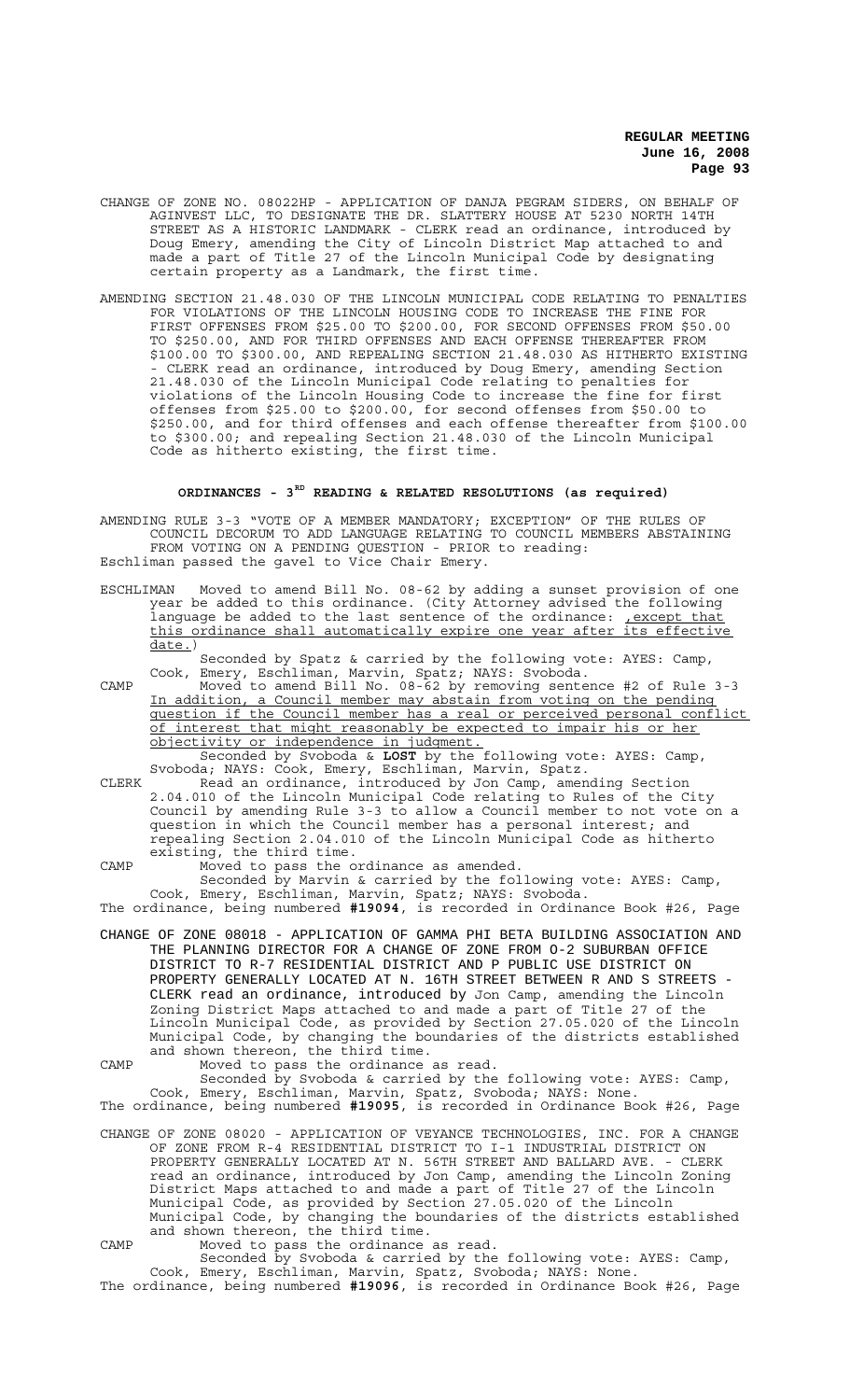#### **RESOLUTIONS - ACTION ONLY**

APPROVING A REDEVELOPMENT AGREEMENT BETWEEN THE CITY AND CAPITOL COLD LLC RELATING TO THE CONSTRUCTION OF STORAGE BUILDINGS FOR COMMERCIAL USE WITHIN THE WEST O STREET REDEVELOPMENT PLAN FOR PUBLIC IMPROVEMENTS INCLUDING LANDSCAPING AND NEW SIDEWALKS ABUTTING THE PROJECT AREA GENERALLY LOCATED AT 301 S.W. 32ND STREET. (5/12/08 - ACTION ONLY DELAYED 1 WK. TO 5/19/08)(5/19/08 - ACTION DELAYED TO 6/16/08)- CLERK read the following resolution, introduced by Robin Eschliman, moved by Dan Marvin for its adoption

Seconded by Spatz & **LOST** by the following vote: AYES: None; NAYS: Camp, Cook, Emery, Eschliman, Marvin, Spatz, Svoboda. The resolution, having **LOST**, was assigned the File **#38-4573** & was placed on file in the Office of the City Clerk.

COMPREHENSIVE PLAN CONFORMANCE 08008 - APPROVING AND ADOPTING THE PROPOSED VAN DORN REDEVELOPMENT PLAN ON PROPERTY GENERALLY BOUNDED BY HILL STREET TO JUST NORTH OF PIONEERS BOULEVARD AND BETWEEN S. 7TH STREET TO S. 10TH STREET. (6/2/08 - ACTION DELAYED TO 6/16/08)- PRIOR to reading: Eschliman passed the gavel to Vice Chair Emery.

ESCHLIMAN Moved to amend Bill No. 08R-120 as follows:

1. On page 4, before line 1, insert the following: 1. That Lots 1 through 6, the north 20 feet of Lot 7, Lots 11 through 14, and that portion of the vacated north/south alley adjacent to Lots 4 through 6, the north 20 feet of Lot 7, and Lots 11 through 14, all located in Block 12, South Park Addition, Lincoln, Lancaster County, Nebraska, be and the same are hereby excluded from the boundaries of the Van Dorn Redevelopment Plan. 2. On page 4, line 1, insert: BE IT FURTHER RESOLVED

before the work "That" and remove the capitalization of the letter "T" in That.

3. Modify Appendix A: Legal Description, Exhibits 2, 3, and 5, and any other references in the Van Dorn Redevelopment Plan (Attachment A to Bill No. 08R-120) which may be affected by the above-specified amendments to conform with such specific amendments.

Seconded by Emery & **LOST** by the following vote: AYES: Camp, Eschliman, Svoboda; NAYS: Cook, Emery, Marvin, Spatz.

MARVIN Moved to amend Bill No. 08R-120 as follows:

(1) On page 3, line 16, after the word "for" insert the following words:

Redevelopment Activities: Public Improvements.

(2) On page 3, line 16, after the word "projects" insert the following language: identified on pages 18 - 19 of the Van Dorn Redevelopment Plan".

Seconded by Emery & carried by the following vote: AYES: Camp, Cook, Emery, Eschliman, Marvin, Spatz, Svoboda; NAYS: None.

CLERK Read the following resolution, introduced by Ken Svoboda, moved by Jon Camp for adoption:<br>A-84904 WHEREAS, the City

WHEREAS, the City Council, after consideration of the Van Dorn Redevelopment Area, Lincoln, Nebraska, Blight and Substandard

Determination Study, determined that the area was blighted and substandard and declared the area blighted and substandard on January 8, 2007; and directed the Urban Development Department to proceed with the preparation of a redevelopment plan for the Van Dorn Redevelopment Area; and

WHEREAS, the City's Urban Development Department has prepared the Van Dorn Redevelopment Plan ("Redevelopment Plan") to cover an area generally bounded by Hill Street to just north of Pioneers Boulevard and between South 7th Street to South 10th Street; and

WHEREAS, the Director of Urban Development has filed with the City Clerk the Redevelopment Plan generally consisting of public improvements to infrastructure including construction and repair of sidewalks, construction of streets, paving of gravel streets and alleys, construction of water mains, a trail connection between Boosalis Trail and Bison Trail and improvements to Van Dorn Park. The Redevelopment Plan also identifies commercial and industrial redevelopment projects for the Redevelopment Area. Said plan is attached hereto and marked Attachment "A", and made a part hereof by reference. The Director of Urban Development has reviewed said plan and has found that the plan meets the conditions set forth in Neb. Rev. Stat. § 18-2113 (R.S. Supp.

 $2006$ ); and<br>WHEREAS, on April 25, 2008 notice of public hearing was mailed, postage prepaid, to the president or chairperson of the governing body of each county, school district, community college, educational service unit, and natural resource district in which the real property subject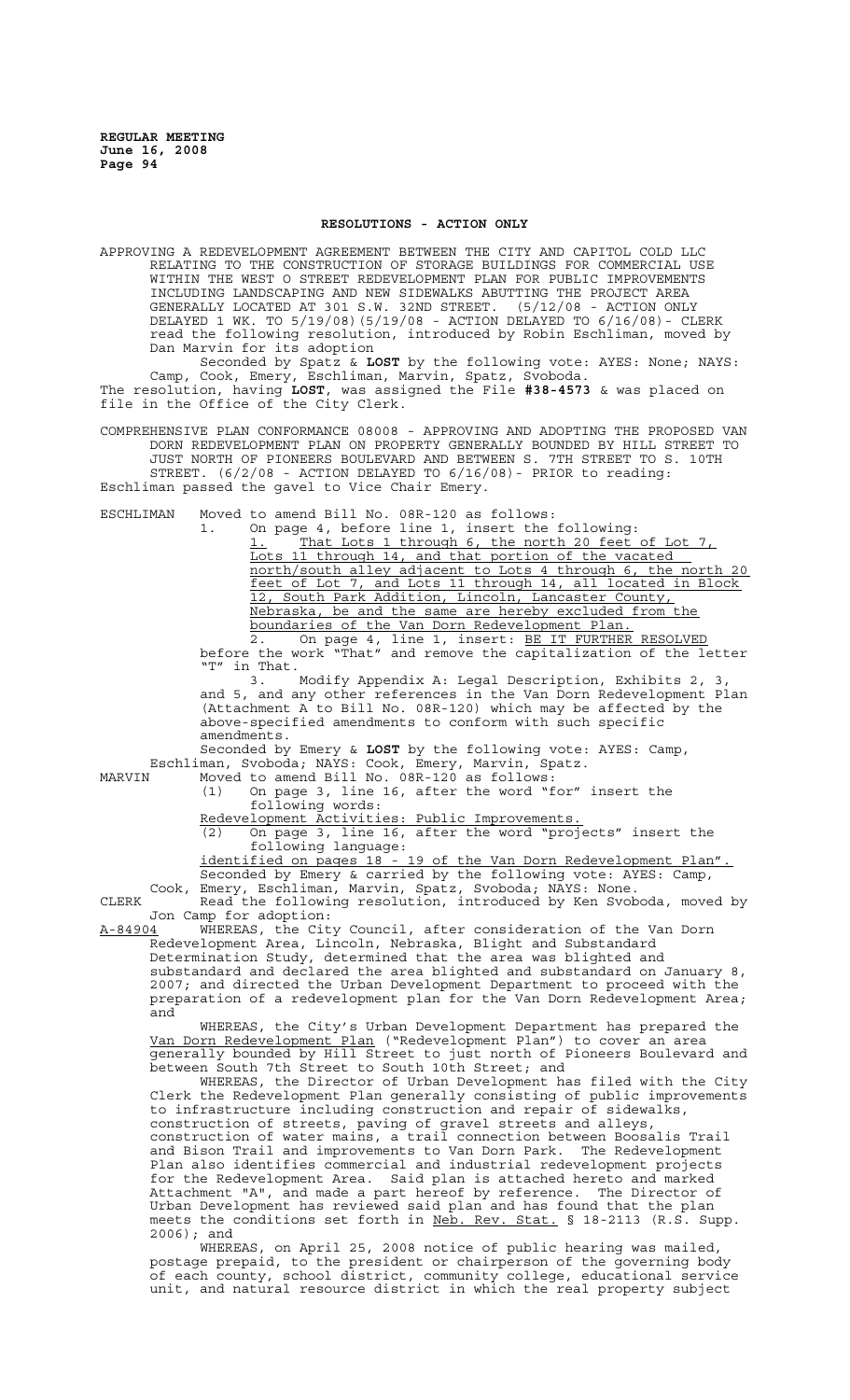to such plan is located and whose property tax receipts would be directly affected and to all registered neighborhood associations located in whole or in part within one mile radius of the area to be redeveloped setting forth the time, date, place, and purpose, of the public hearing to be held on May 7, 2008 before the Lincoln City - Lancaster County Planning Commission regarding the Redevelopment Plan, a copy of said notice and list of said registered neighborhood associations having been attached hereto as Attachments "B" and "C" respectively; and

WHEREAS, said proposed Redevelopment Plan has been submitted to the Lincoln-Lancaster County Planning Commission for review and recommendation, and said Planning Commission on May 7, 2008 found the plan to be in conformance with the Comprehensive Plan and recommended approval thereof; and

WHEREAS, on May 16, 2008 a notice of public hearing was mailed, postage prepaid, to the foregoing governing bodies and registered neighborhood associations setting forth the time, date, place, and purpose of the public hearing before the City Council to be held on June 2, 2008 regarding the proposed Redevelopment Plan, a copy of said notice having been attached hereto as Attachment "D"; and

WHEREAS, on May 16, 2008 and May 23, 2008 a notice of public hearing was published in the Lincoln Journal Star newspaper, setting forth the time, date, place, and purpose of the public hearing to be held on June 2, 2008 regarding the proposed Redevelopment Plan, a copy of such notice having been attached hereto and marked as Attachment "E"; and

WHEREAS, on June 2, 2008 in the City Council Chambers of the County City Building, 555 South 10th Street, Lincoln, Nebraska, the City Council held a public hearing relating to the proposed Redevelopment Plan and all interested parties were afforded at such public hearing a reasonable opportunity to express their views respecting said proposed plan; and

WHEREAS, the City Council has duly considered all statements made and materials submitted relating to said proposed Redevelopment Plan. NOW, THEREFORE, IT IS FOUND AND DETERMINED by the City Council of

the City of Lincoln, Nebraska as follows:<br>1. That the Redevelopment That the Redevelopment Plan is described in sufficient detail and is designed with the general purpose of accomplishing a

coordinated, adjusted, and harmonious development of the City which will promote general health, safety, and welfare, sound design and arrangement, the wise and efficient expenditure of public funds, and the prevention of the reoccurrence of unsanitary or unsafe dwelling .<br>accommodations or conditions of blight.

2. That the Redevelopment Plan is feasible and in conformity with the general plan for the development of the City of Lincoln as a whole and said plan is in conformity with the legislative declarations, and the determinations set forth in the Community Development Law.

3. That such substandard and blighted conditions are beyond remedy and control solely by regulatory process and the exercise of police power and cannot be dealt with effectively by the ordinary operations or private enterprise without the aids provided by the Community Development law, specifically including Tax Increment Financing. The elimination of said substandard and blighted conditions under the authority of the Community Development Law is found to be a public purpose and in the public interest.

4. That for Redevelopment Activities: Public Improvements projects identified on pages 18 - 19 of the Van Dorn Redevelopment Plan utilizing funds authorized in Section 18-2147 of the Community Development Law, (a) the redevelopment activities provided for in the plan would not be economically feasible without the use of tax-increment financing, (b) the redevelopment activities would not occur in the community redevelopment area without the use of tax-increment financing, and (c) the costs and benefits of the redevelopment activities, including costs and benefits to other affected political subdivisions, the economy of the community, and the demand for public and private services have been analyzed by the governing body and have been found to be in the long-term best interest of the community impacted by the redevelopment activities all as more specifically set forth in the Plan as Redevelopment Activities and Estimated Expenditures.

BE IT RESOLVED by the City Council of the City of Lincoln, Nebraska:

That pursuant to the provisions of the Nebraska Community Development Law and in light of the foregoing findings and determinations, the Redevelopment Plan attached hereto as Attachment "A" is hereby accepted and approved by the City Council as the governing body for the City of Lincoln.